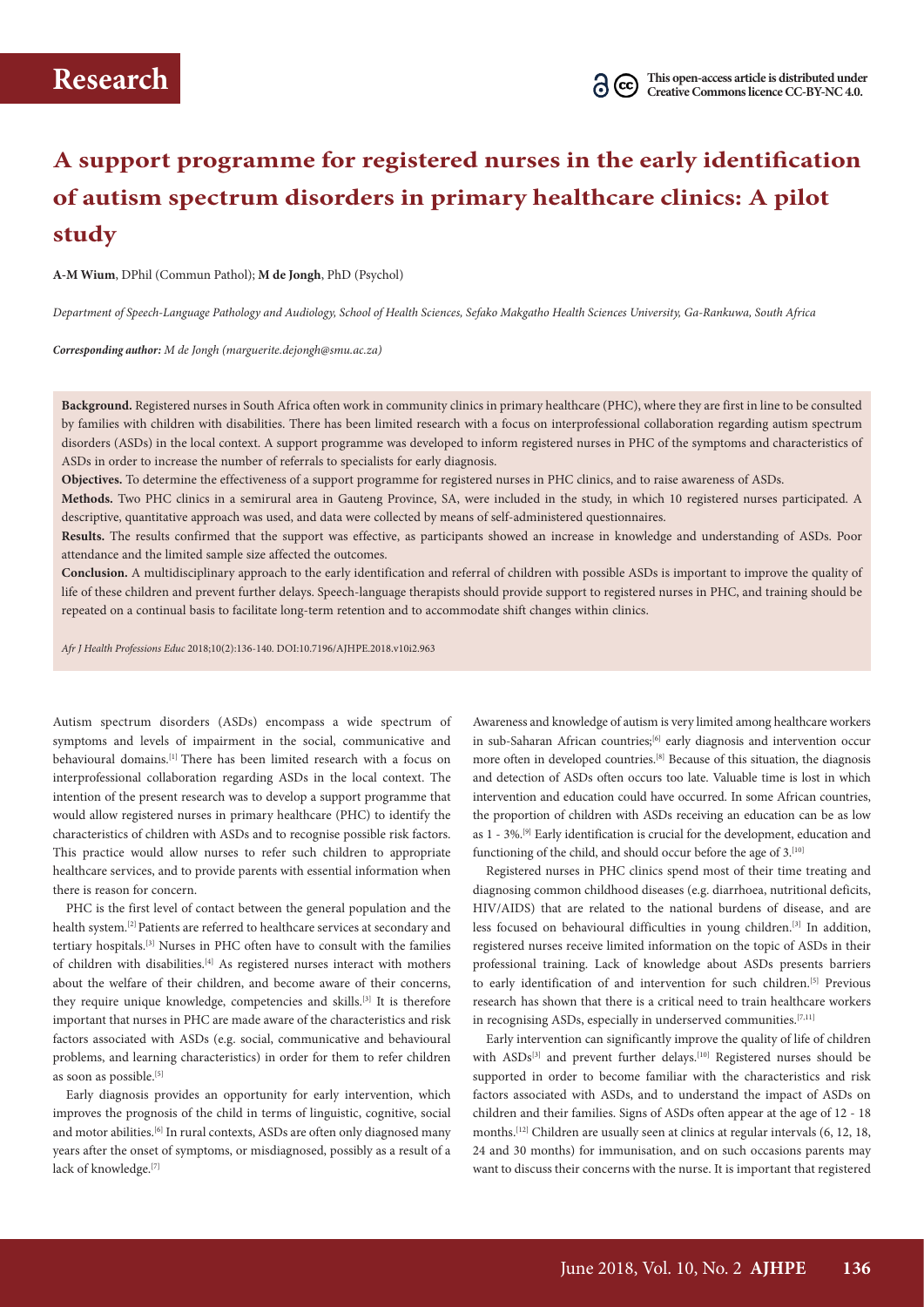nurses at clinics are aware of the characteristics of ASDs and the possible risk factors, so that they can refer a child with suspected ASD to a specialist physician for early diagnosis and  $\,$  intervention.  $\,^{[12,13]}$ 

A comprehensive diagnostic evaluation of ASDs involves a multidisciplinary team comprised of a paediatric nurse, psychiatrist, psychologist, neurologist, speech-language therapist and occupational therapist.<sup>[14]</sup> In reality, many children with ASD are diagnosed too late to obtain optimum benefit from early intervention services. It is estimated that <50% of children with ASDs are diagnosed before the age of 3 - 6 years, and that black children are diagnosed much later than white children.<sup>[7]</sup> This might be a result of inadequate screening practices, slow responses to parental concerns, or a failure to recognise symptoms early in life. The findings suggest that there may be differences in recognition of symptoms and diagnosis across racial and ethnic groups. It may also be a result of differences in accessing information about ASDs and lack of continuity in the provision of healthcare services. In the South African (SA) context, these differences might be attributable to geography rather than simply race, because of a history of racial segregation. The Legislative Blue Ribbon Commission on Autism revealed that in general, children with ASDs might also experience a 13-month delay between the initial evaluation and actual diagnosis.<sup>[15]</sup>

When parents of a child with ASD consult a registered nurse at a PHC clinic, they expect answers to their questions on how to manage their child. Suitable guidance would allow both the family and the child the best quality of life.<sup>[14]</sup> Early intervention through the use of screening, psychological support and education on ASDs can enable the family to cope and adjust to the necessary changes related to the child's diagnosis.<sup>[16]</sup> The present study focused on training registered nurses in PHC clinics in a semirural context on ASD in children.

## **Methods**

Two PHC clinics in a semirural area in Gauteng Province, SA, were included in the study, and 10 registered nurses participated. In this specific context, referrals are made from primary to tertiary level, as there are no secondary hospitals in close proximity to the clinics.

The aim of the study was to determine the effectiveness of the support provided in terms of (*i*) the training process, and (*ii*) the knowledge gained about ASDs.

The study was designed as intervention research (Fig. 1), using a quantitative approach with a pretest post-test design in the evaluation phase. A questionnaire designed for the study purposes was used, which consisted of mostly closed-ended questions, expanded on by a limited number of open-ended questions. The pre-test questionnaire also included questions about demographic information. The questionnaires collected information on the participants' knowledge of ASDs pre- and post-training, to determine the effectiveness of the support provided. The workshops were evaluated on a rating scale from 1 - 4. The content and clarity of the questions as well as the face validity in the questionnaires was confirmed prior to the study by obtaining the opinions of three volunteers in the nursing department who were experts in the field of PHC.

A pilot study was conducted with three registered nurses at a clinic that was not included in the study, to test the training and instructions. Bias was minimised by not asking sensitive questions of a personal nature, and numbering the questionnaires to ensure anonymity. The questions were based on findings from the literature review and the objectives of the study.

Ethical clearance for the research was obtained from Sefako Makgatho Health Sciences University's Research and Ethics Committee (ref.

no. MREC/H/78/2012: UG), and the Gauteng Department of Health. All ethical principles were adhered to in the design of the study.

The researchers conducted a briefing session at the two clinics to explain the rationale for the study and what would be expected from the participants, before obtaining informed consent. Arrangements were made for the training sessions. The Gauteng Department of Health determined the particular dates for training in accordance with their continuing professional development schedule. The workshops were designed according to adult learning principles, and were facilitated by the researchers.

The participants were registered nurses with a 4-year qualification, who had not obtained any additional specialised qualification (e.g. in psychiatry or paediatrics). The two PHC clinics were purposively selected as they were at a reasonable distance from the tertiary institution.

The two training sessions of 1 hour each were scheduled over 2 consecutive weeks at each of the clinics. The first session focused on defining and describing the characteristics, prevalence and causes of ASDs, as well as associated risk factors. The second addressed the role of registered nurses in the identification of ASDs, parent education and the available resources for children with ASDs.

Although a large number of registered nurses (*n*=21) initially provided informed consent to



*Fig. 1. Framework for intervention research.[17]*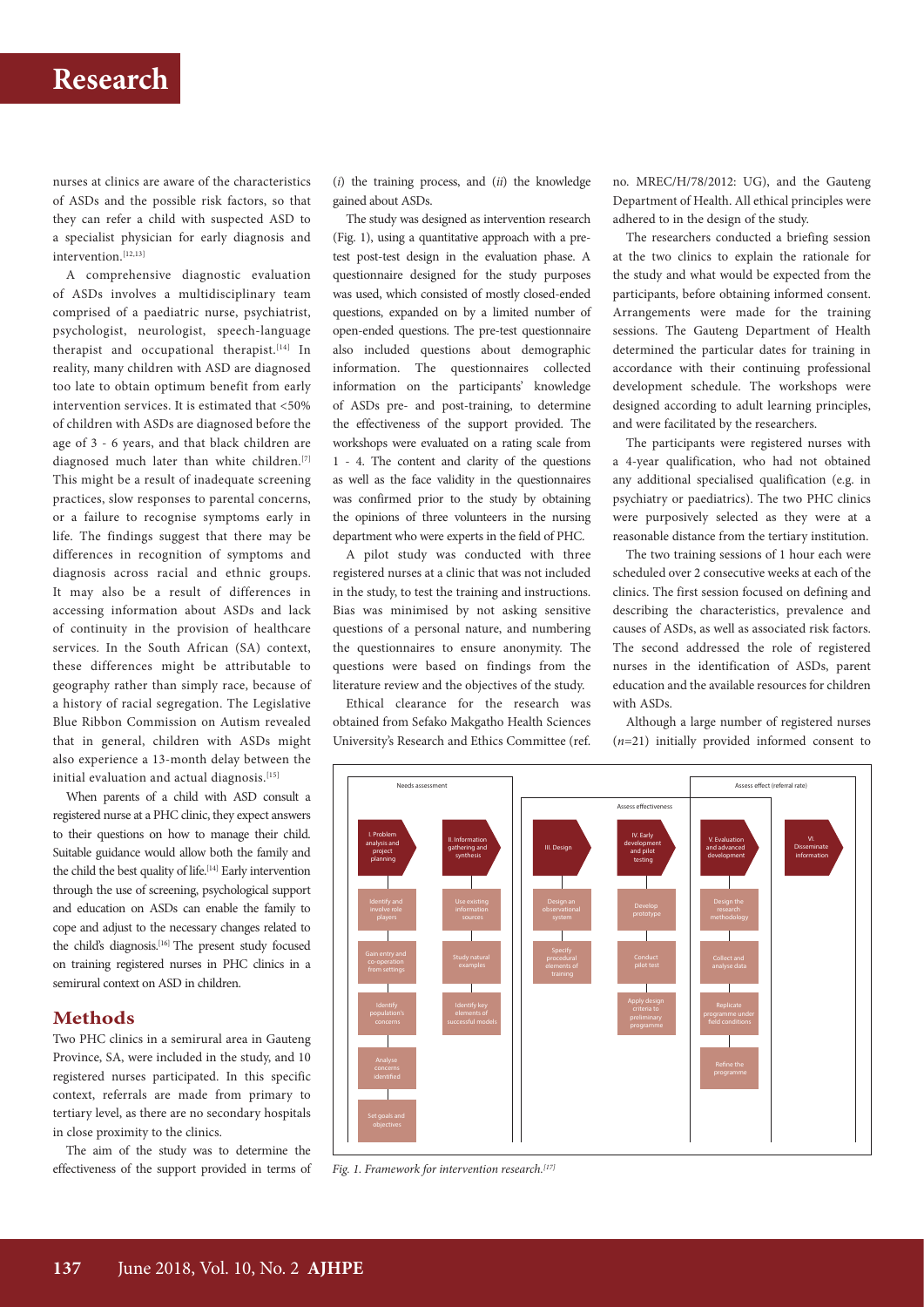participate in the research at the initial briefing sessions and attended at least one of the workshops, only those who attended both workshops and completed both the questionnaires were included in the research (*N*=10). The high attrition rate (52%) was due to shift changes and availability on the prearranged days of the workshops.

The researchers, who were independent from the clinics, distributed and collected the questionnaires by hand. Baseline knowledge had been determined by completing the questionnaire prior to the workshops, and was then compared with the post-training results to obtain knowledge gains. Following each workshop, the participants rated the presentation. The quantitative data were entered into an Excel (Microsoft, USA) spreadsheet to be analysed descriptively. Results are presented as percentages (Table 1). Qualitative answers were listed in a table format and quantified on a threepoint scale as either correct (2), partially correct (1), or incorrect (0), according to a memorandum. Knowledge gains were based on a comparison between pre-and post-training scores.

#### **Results**

The effectiveness of the support provided was determined by participants' ratings of the length of the presentation, the language used, the preparedness of the presenters, the style and format of the presentations and the value of the support provided. The majority (90%) regarded the length of the workshops (1 hour) as being adequate. All the participants (*N*=10) viewed the language used to conduct the workshops as adequate and easy to understand. The presentations were conducted in an explanatory manner in English, which is the language of higher education and training in SA.[20] All the participants (*N*=10) considered the researchers to have been adequately prepared for the workshops. The style and format of the presentations were considered to be 'interesting' by all the participants. The workshop format, using PowerPoint (Microsoft, USA) together with discussions, appealed to the participants.

These results confirm that the presentations and information were valued and interesting, because the content was new but relevant to the participants. The participants also asked several questions and made comments that elicited discussion during the presentations.

Fig. 2 shows participants' perceptions of benefits obtained from the training.

Of those participants who gained (100%) in knowledge, 90% indicated that they gained significantly. These results were confirmed by comparing the pre- and post-training questionnaires (Table 1). This comparison showed definite gains in knowledge, as only 50% (*n*=5) of participants could explain the concept of ASD to some extent prior to training, while all (100%) could do so after training. There is, however, room for improvement and a need for further training, as 70% could still only partially explain what ASD entails (Table  $2)^{[13]}$  following training. Such results imply an emergent understanding of the concept. The ideal would be to provide the participants with additional support, to generate a full understanding of the concept by all the participants.

There appears to have been an increase in the level of understanding of specific problems associated with autism, as 90% of the participants had only limited knowledge pre-training (partially correct or incorrect responses), in contrast to 50% post-training, though this still leaves room for improvement. Similar knowledge gains can be seen in participants' understanding of the age at which autism appears, as only 50% of the participants described it correctly prior to the support provided, in contrast to 90% after the training. ASDs appear during the first 36 months of life,<sup>[5]</sup>



|                                                                                 |                |          |           | Pre-test questionnaire answers, % Post-test questionnaire answers, % |          |           |
|---------------------------------------------------------------------------------|----------------|----------|-----------|----------------------------------------------------------------------|----------|-----------|
|                                                                                 | Partially      |          |           | Partially                                                            |          |           |
|                                                                                 | Correct        | correct  | Incorrect | Correct                                                              | correct  | Incorrect |
| What do you consider autism to be?                                              | $\overline{0}$ | 50       | 50        | 30                                                                   | 70       | $\Omega$  |
| Autism is characterised by specific problems. Please list.                      | 10             | 50       | 40        | 50                                                                   | 40       | 10        |
| At what age does autism usually appear?                                         | 40             | 10       | 50        | 90                                                                   | $\Omega$ | 10        |
| What are the educational alternatives/options for a child with autism?          | 40             | $\Omega$ | 60        | 50                                                                   | $\Omega$ | 50        |
| Which other problems can be associated with autism?                             | 20             | 20       | 60        | 60                                                                   | 30       | 10        |
| Is autism hereditary?                                                           | 40             | 30       | 30        | 50                                                                   | 20       | 30        |
| Who is responsible for the diagnosis of autism?                                 | 10             | 70       | 20        | 40                                                                   | 50       | 10        |
| What are the causes of autism?                                                  | 30             | 20       | 50        | 70                                                                   | 30       | $\Omega$  |
| Where do you refer a child when you suspect an autism spectrum disorder?        | $\Omega$       | 80       | 20        | 90                                                                   | $\Omega$ | 10        |
| What are the treatment approaches for a child with an autism spectrum disorder? | 10             | 20       | 70        | 50                                                                   | 10       | 40        |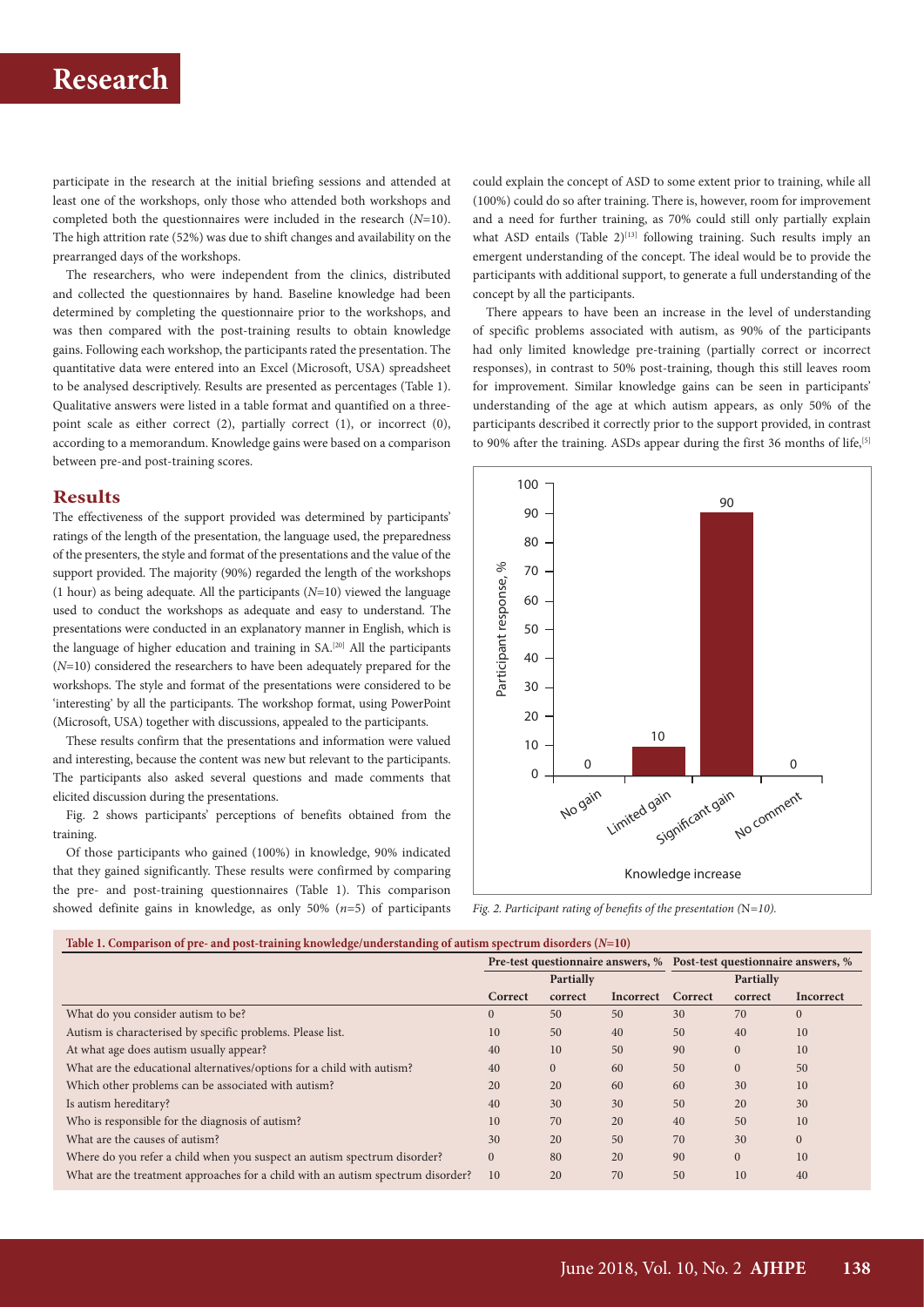### **Table 2. Characteristics of autism spectrum disorders[12]**

| <b>Communication characteristics</b>  | <b>Behavioural problems</b>              | Learning characteristics                 |  |
|---------------------------------------|------------------------------------------|------------------------------------------|--|
| Difficulty reading and expressing     | Dislike touch                            | Hypersensitivity or hyposensitivity to   |  |
| emotions                              | Do not always respond to auditory        | sensory stimuli such as textures, taste, |  |
| Inability to babble or coo            | stimuli                                  | smells, sounds, visual input, pain       |  |
| Language delay                        | Show a lack of fear for danger           | Poor fine motor skills, e.g. difficulty  |  |
| Echolalia                             | Avoid eye contact                        | holding a pencil, drawing or writing,    |  |
| Limited imitation                     | Are preoccupied with own thoughts        | etc.                                     |  |
| Difficulty using gestures and facial  | Are less flexible in adapting to         | Gross motor difficulties, e.g.           |  |
| expression and understanding social   | changing routines                        | coordination and balance problems,       |  |
| language                              | Focus on one activity at a time          | etc.                                     |  |
| Limited vocabulary                    | Explore the environment                  | Easily frustrated                        |  |
| Inadequate use of grammatical         | inappropriately, e.g. licking, smelling, |                                          |  |
| structures, intonation, pitch, rhythm | handling of objects                      |                                          |  |
| and stress                            | Injure themselves by banging head        |                                          |  |
| Short attention span                  | against table, etc.                      |                                          |  |
| Disorganised                          |                                          |                                          |  |
|                                       |                                          |                                          |  |

and it is during this period that parents usually consult PHC clinics and express their concerns. Registered nurses should be vigilant and able to identify the risk factors and symptoms of ASDs, which include social, communicative and learning characteristics, as well as behavioural problems.[5]

There was also an increase in the proportion of participants (30%) who understood who the professionals were to refer patients to for diagnosis of ASDs. Less improvement (10%) was seen in their knowledge about the availability of schools and resources for children with ASDs. However, the participants asked the facilitators after the workshops for an information leaflet on this, so that they could make proper referrals. A 50% increase in knowledge was seen with regards to the conditions comorbid with ASDs (e.g. mental illnesses such as attention deficit hyperactivity disorder and anxiety disorder).

With regards to the causes of ASDs, all participants (*n*=10) provided either a partially correct (30%) or correct (70%) answer after the workshops, in contrast to the 50% of participants who were completely wrong before training.

The majority of participants (90%) knew which facility to refer children with ASDs to after the training, which shows an increase of 10%. It could therefore be expected that the registered nurses who took part in this training would refer children for diagnosis to the tertiary hospital.<sup>[4]</sup>

A more significant improvement was seen in their knowledge of treatment approaches for ASDs. Prior to training, only 30% of the registered nurses had some idea of the different treatment approaches, compared to 60% following the training. These registered nurses had received general training that did not include specialised training in psychiatrics or paediatrics, and they had no prior knowledge of ASDs. It is therefore suggested that registered nurses collaborate with other members of health teams in order to meet the healthcare needs of the public.<sup>[11]</sup>

#### **Discussion**

Based on the overall results, it can be seen that participants' knowledge improved and that they developed a better understanding of the condition. The information leaflet that we provided upon request, with contact numbers of appropriate schools, was considered helpful in advising parents on educational options.

These workshops raised awareness of ASDs among the participants, but there remains a need for added support. Registered nurses in PHC clinics are not expected to diagnose ASDs, but they should be made aware of the risk factors and associated characteristics. They should additionally be able to refer parents to specialists and schools for learners with special educational needs. Support should ideally be provided on a continual basis, to refresh their knowledge and to accommodate colleagues who could not attend the original presentations. It was found to be valuable to have discussion groups following training, because the nurses showed a need to discuss the relevant issues pertaining to the topic.

The limitations of the study were the low attendance and small sample size. The low attendance (high attrition rate) of the nurses at the two clinics can be attributed to the nature of their work, as shift schedules complicated this matter. As the specific dates for training were predetermined by the Gauteng Department of Health for staff development purposes, no flexibility was possible, and so we could not accommodate all the registered nurses.

In addition, this project allowed only two clinics to be included in the research. Future support programmes should be conducted in all clinics in the catchment area of the hospital, before an increased referral rate to specialists for early diagnosis of ASDs is likely to be seen. The results of this study should be interpreted with regards to the limited sample size. Purposive sampling further limits the generalisation of these results to other contexts.

### **Conclusion**

The programme was presented in an effective manner, and participants gained knowledge about ASDs. This condition remains a challenge, owing to the global increase in its prevalence.<sup>[20]</sup> ASDs should be addressed in nurses' professional training, so that they can identify behaviour, symptoms and risk factors, in order to refer these children for diagnosis at an early age, which will improve the prognosis of the condition.

A multidisciplinary approach where speechlanguage therapists (SLTs) and registered nurses work together in the early identification and referral of children with possible ASDs is needed. In accordance with their scope of practice, SLTs should provide support to registered nurses in PHC to enhance their knowledge of ASDs. Effective support by SLTs should be based on interprofessional teamwork, and on encouraging adequate attendance of workshops. However, shift schedules are not necessarily flexible, and it may be necessary to repeat workshops to accommodate more registered nurses. The scheduling of